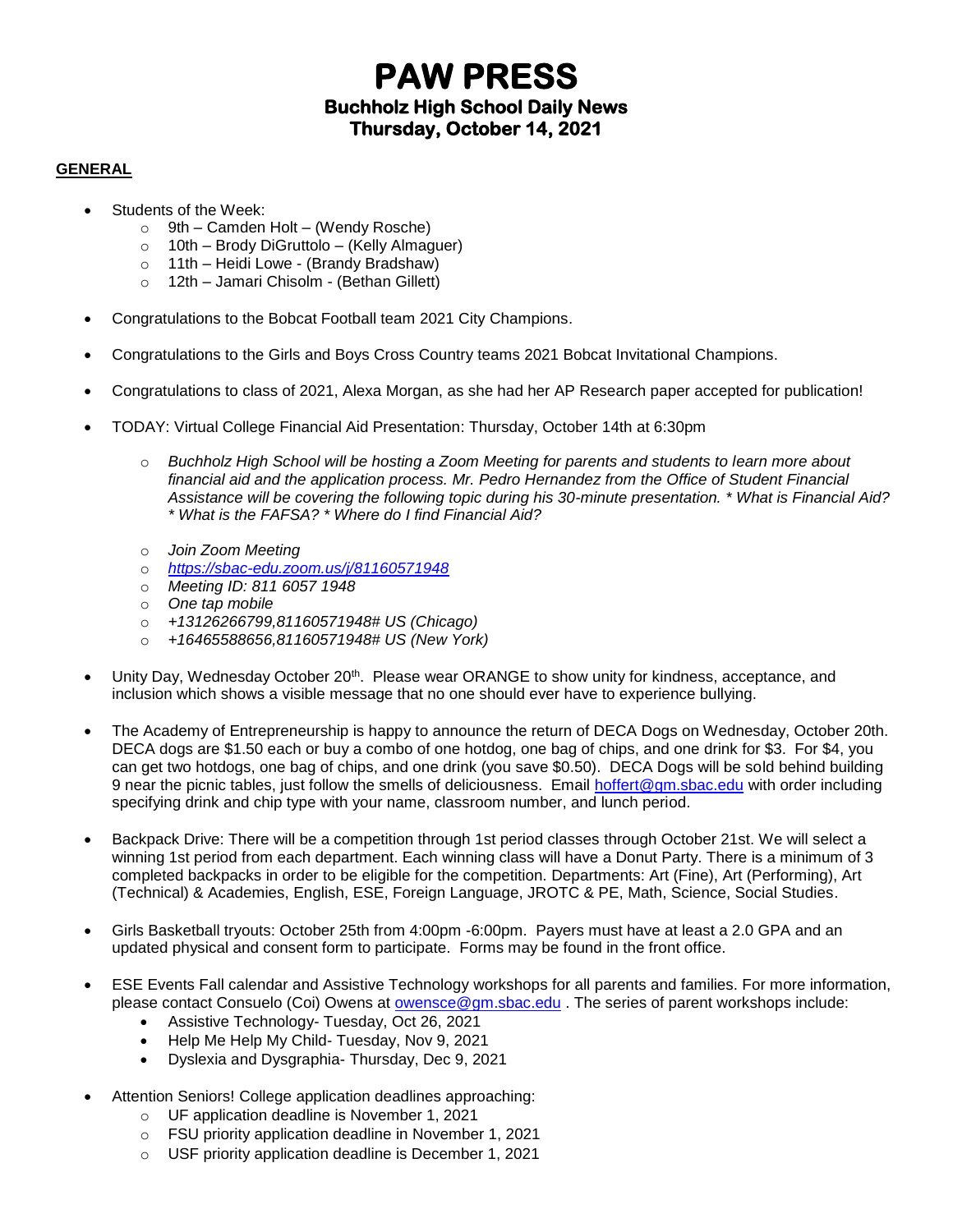# **PAW PRESS Buchholz High School Daily News Thursday, October 14, 2021**

- Homework Assistance and Tutoring: In the Media Center after school from 3:00pm-4:00pm. On Mondays and Wednesdays will cover Math and Science. Tuesdays and Thursdays will cover English, Social Studies and Foreign Language. NOTE: No homework help after school on Thursday, October 14th due to teacher workday.
- Beyond the Bell Program: Free, virtual homework help and tutoring is now available to students in grades K-12 after school Mondays through Thursdays. Help is available in English/language arts, math, science and social studies and will be provided by certified teachers. To access the program, students should go to [www.sbac.edu/tutor.](http://www.sbac.edu/tutor) They will then select the appropriate link for their grade level and log in to the myPortal system with their Active Directory user name and password they use to log on to computers at school. Students/families who need technical support can call (352) 955-7745.
	- $\circ$  Elementary School sessions will run Mondays through Thursdays from 3:00pm to 4:00pm and from 6:00pm to 7:00pm.
	- o Middle School sessions will run Mondays through Thursdays from 4:00pm to 5:00pm and 6:00pm to 7:00pm.
	- $\circ$  High School sessions will run Mondays through Thursdays from 4:00pm to 5:00pm and from 6:00pm to 7:00pm.
- Bobcat Branch bank is open. Hours are 7:50am 8:20am and both lunches.
- Follow student government on Twitter: @buchholz\_high or Instagram: buchholz.high.
- Follow Buchholz High on Twitter: @BuchholzHigh
- Support our students with the BHS PTSA. [Smile.Amazon.com](http://smile.amazon.com/)

### **CLUBS**

**[BHS Club Website Link](https://www.sbac.edu/domain/1650)** 

## **SPORTS**

- Tickets exclusively on sale for \$10 through GoFan.co website/app for paperless tickets. Be ready to show your electronic ticket at the gate for entry.
- Coach Contact Information is located under the Sports tab on the Buchholz Home page.

### **Buchholz High School Athletic Schedule – Week of October 10 - 16:**

- **Monday - Girls Golf @ TPC Valley Course – 3:55pm**
- **Tuesday - NO EVENTS**
- **Wednesday - Swim vs GHS @ NE Pool – 5:00pm**
- **Thursday - Girls Golf vs GHS @ Ironwood– 4:00pm**
- **Friday - Football @ Chiles – 7:00pm**
	- **Cross Country @ Tallahassee - TBD**
- **Saturday - Cross Country @ Tallahassee - TBD**

### **SCHOLARSHIPS**